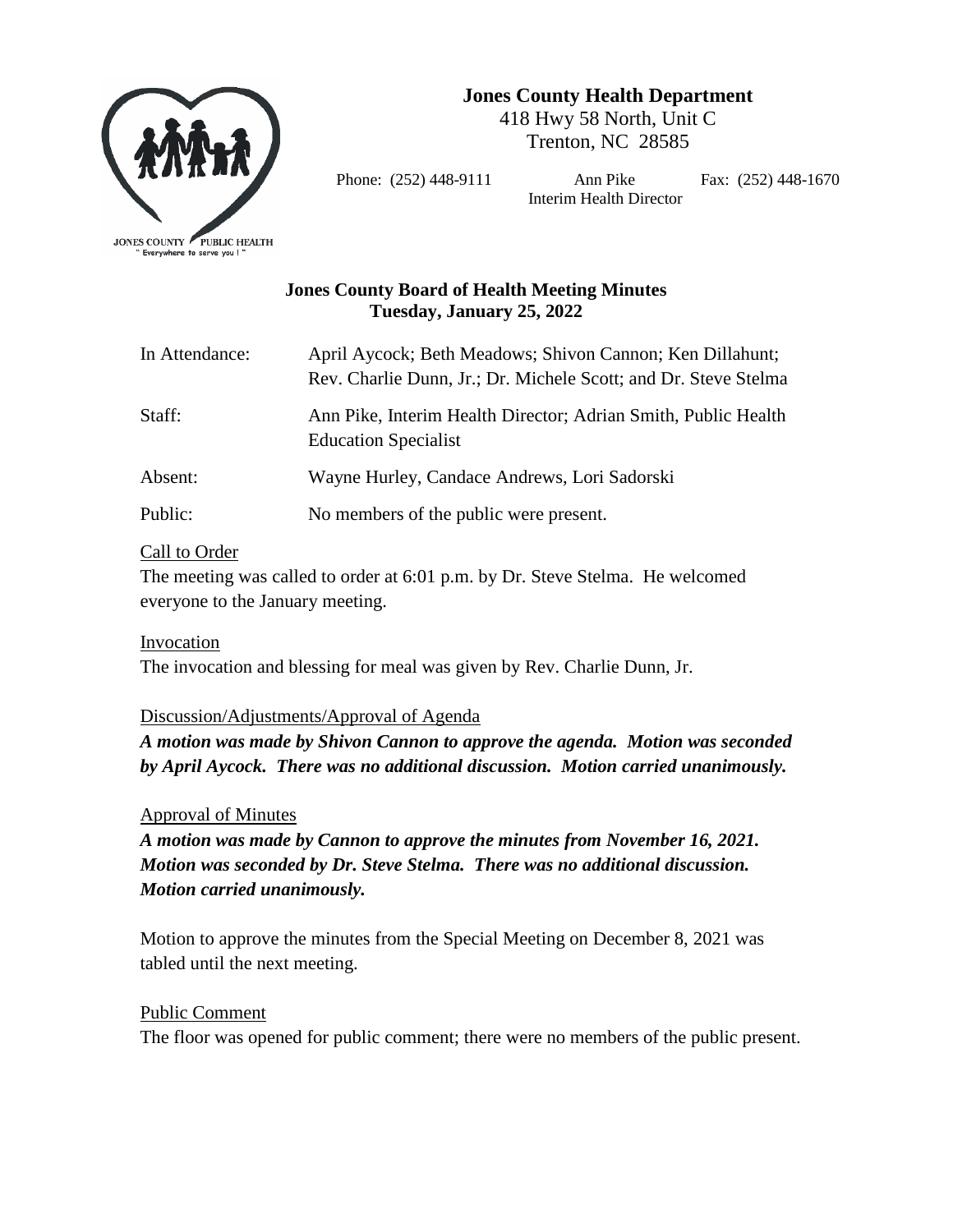### Old Business

Ann Pike began the meeting with an update on Health Department staff. The open Health Director position will be filled by Phillip Tarte on February 1st. There is another position that is vacant, for a Social Worker/Case Manager. The previous case manager, Virginia Freeman, will resign on February  $4<sup>th</sup>$ . This will mean the health department will not have a certified car seat installer. The health department currently has two car seats remaining that have not been distributed. A decision about Car Seat Certification, hiring a new Social Worker/Case Manager, and/or opting out of the CMARC/CMHRP programs will also be made when the new health director starts.

# *A motion was made by Dr. Stelma to move into closed session. Motion was seconded by Aycock. There was no additional discussion. Motion carried unanimously.*

## *A motion was made by Dr. Stelma to end closed session. Motion was seconded by Aycock. There was no additional discussion. Motion carried unanimously.*

Pike gave an update in the on-going health department response to COVID-19. The health department is still conducting testing. Testing is not available for symptomatic clients due to the inability to rule out illnesses other than COVID. Pike mentioned that the health department has lost credentialing with Blue Cross Blue Shield. The health department should be reinstated shortly. Billing can be conducted up to 18 months after a visit, and services have not stopped. COVID cases are up this week. There were 203 active cases on January 20th. The highest number of active cases during the last wave was 85, there has been a dramatic increase of cases in the current wave. Hospitalizations have also increased. There is one hospitalized Jones County resident currently due to COVID. There are 41 recorded deaths to date. State data will show less deaths due to data discrepancies. The State COVID-19 Vaccination dashboard is incorrect. Jones County data is projected to be 4% higher in those who have received at least one dose of a COVID vaccine, and 3% higher in those who are fully vaccinated. The State is working to update the data to correspond with CDC data.

Pike gave an update on the November 21, 2021 Rabies Vaccination Clinic. There were 54 animals vaccinated at the latest rabies clinic, compared to 68 animals vaccinated at the June clinic.

### Reports

Pike presented the Monthly Summary Report, Monthly Spending Report, and the Monthly Revenue Report for November and December 2021. There were 213 Immunizations in November, compared to 144 in December. There were 2 first dose, 2 second dose, and 137 booster doses for COVID given in December. COVID-19 Investigations were broken down. There were 35 in November, 99 in December, and over 200 in January. COVID tests went down in December due to days off during the holidays. Testing picked back up in January. The spending report shows the health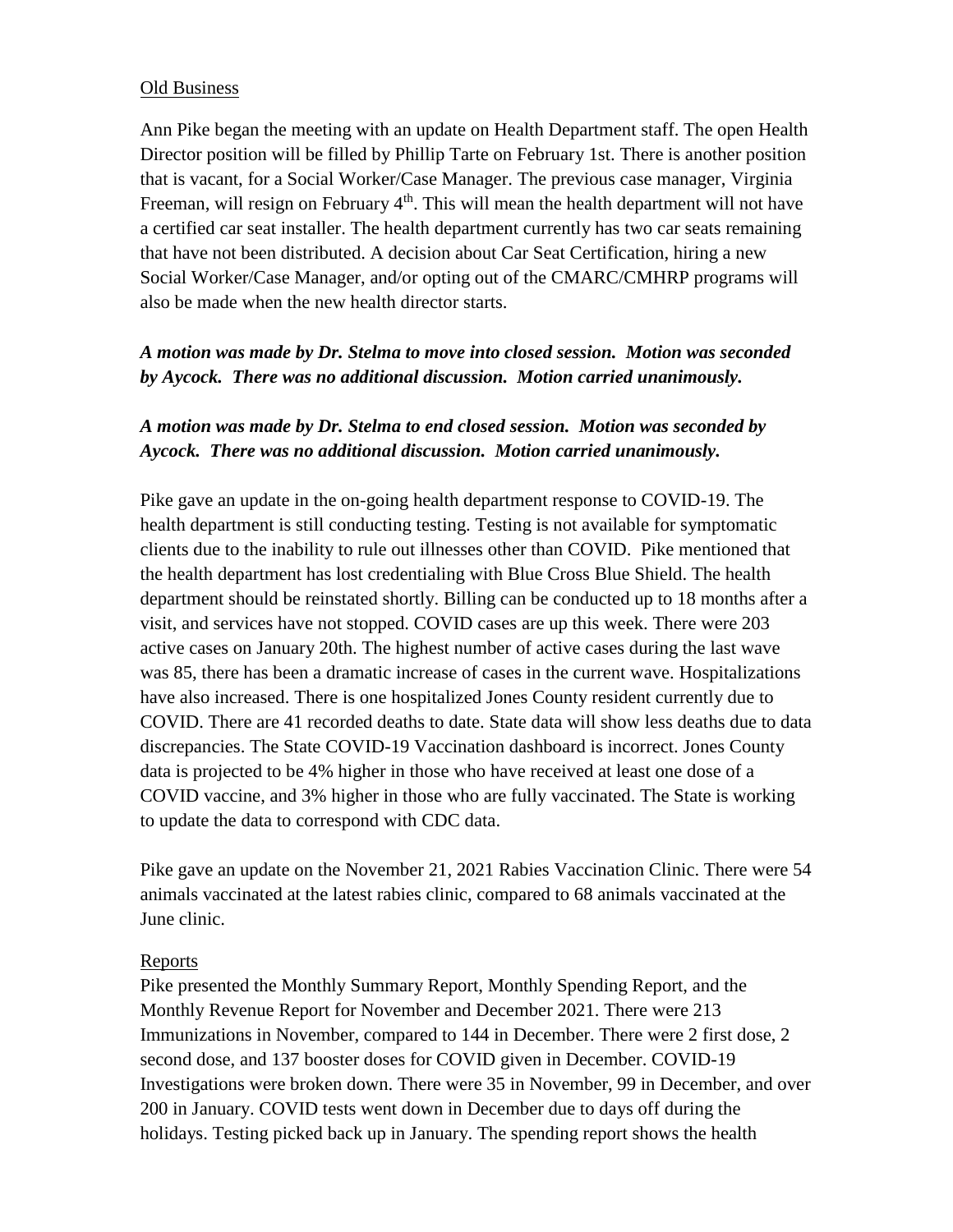department is over in General Health which will balance out. BCCP program is usually over budget due to mammograms, biopsies, etc. Immunization Action Plan is over due to purchase of vaccines. ACE Learning Collaborative funds have been spent and will balance by the end of the year. HIV/STD is over due to purchase of condoms. The revenue report usually lags behind by a month. The health department has received money from Medicaid for immunizations. Money from the CarolinaEast Medical Center Grant has been pulled down. Emerging Diseases is under by 10.4%, Aid to County will pull down those funds.

Pike discussed the Medicaid Cost Settlement for FY 2020-21. The health department will be receiving more money than expected for the Medicaid Cost Settlement. Steven Garner recalculated reimbursements for local health departments due to COVID-19 response. Original estimates were around \$20,000 for Medicaid Cost Settlement, but the adjusted amount is \$114,859.67. The health department will receive that amount minus 10%, for a total of \$103,373.71. The settlement will be less than the health department received last year.

Budget Amendments submitted to the finance office were presented. There are two reports, Wesley Smith has previously done a budget amendment for the whole fiscal year. There are adjustments for negative balances and the purchasing of condoms.

Adrian Smith presented the results of the latest Client Satisfaction Survey. The survey was distributed to clients October 8-November 19. A total of 155 responses were received, largely due to clients coming in for COVID-19 vaccinations. Feedback given was positive.

Smith mentioned that the health department has submitted an application for the Office of Rural Health's Community Health Grant for FY 2023. The health department applied for the full \$150,000 using Reimbursement for eligible expenses rather than encounter based reimbursement. Notification of awards should go out within the next couple months.

### New Business

Bad Debt Write-off Report for Fiscal Year 2020-21 was tabled until the next meeting.

Members reviewed the Board of Health Operating Procedures and Bylaws. *A motion was made by Beth Meadows to approve the Board of Health Operating Procedures and Bylaws. Motion was seconded by Cannon. There was no additional discussion. Motion carried unanimously.*

Members also discussed Board Governing Policies & Procedures. No changes were made to the policies & procedures from the previous year.